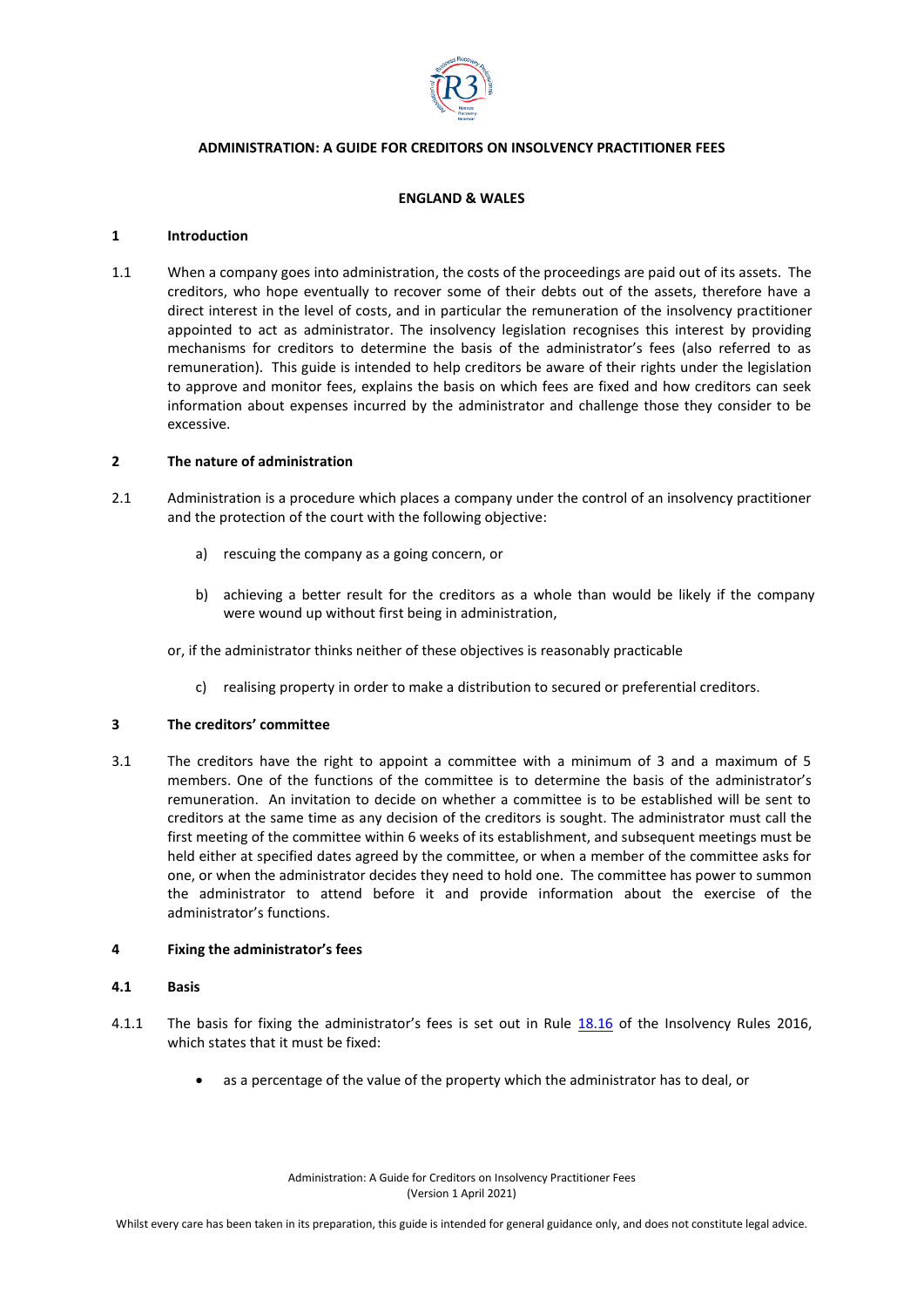

- by reference to the time properly given by the administrator and their staff in attending to matters arising in the administration, or
- as a set amount.
- 4.1.2 Any combination of these bases may be used to fix the fees, and different bases may be used for different things done by the administrator. Where the fee is fixed as a percentage, different percentages may be used for different things done by the administrator.
- 4.1.3 Where remuneration is sought on more than one basis by the administrator, it should be clearly stated to which part of the administrator's activities each basis relates.
- 4.1.4 Payments to an administrator from an administration should be fair and reasonable reflections of the work necessarily and properly undertaken in respect of the administrator's appointment. These payments should not be approved by any party with whom the administrator has a professional or personal relationship which gives rise to a conflict of interest. Those responsible for approving payments from an administration to an administrator or their associates should be provided with sufficient information to enable them to make an informed judgement about the reasonableness of the administrator's requests.
- 4.1.5 Information provided by the administrator should be presented in a manner which is transparent, consistent throughout the life of the appointment and useful to creditors and other interested parties, whilst being proportionate to the circumstances of the appointment.

### **4.2 Advance information where fees not based on time costs**

4.2.1 Prior to the determination of the basis of fees, the administrator must give the creditors details of the work the administrator proposes to undertake, and the expenses they consider will be, or are likely to be, incurred.

#### **4.3 Fee estimates where fees to be based on time costs**

- 4.3.1 Where the administrator proposes to take fees based on time costs, they must first provide the creditors with detailed information in the form of a 'fees estimate'. A fees estimate is a written estimate that specifies –
	- details of the work the administrator and their staff propose to undertake;
	- the hourly rate or rates the administrator and their staff propose to charge for each part of that work;
	- the time the administrator anticipates each part of that work will take;
	- whether the administrator anticipates it will be necessary to seek approval or further approval under the Rules; and
	- the reasons it will be necessary to seek such approval.
- 4.3.2 When providing a fees estimate the administrator should supply that information in sufficient time for creditors (including when acting through a committee) to be able to make an informed judgement about the reasonableness of the administrator's requests. Fees estimates should be based on all of the information available to the administrator at the time that the estimate is provided.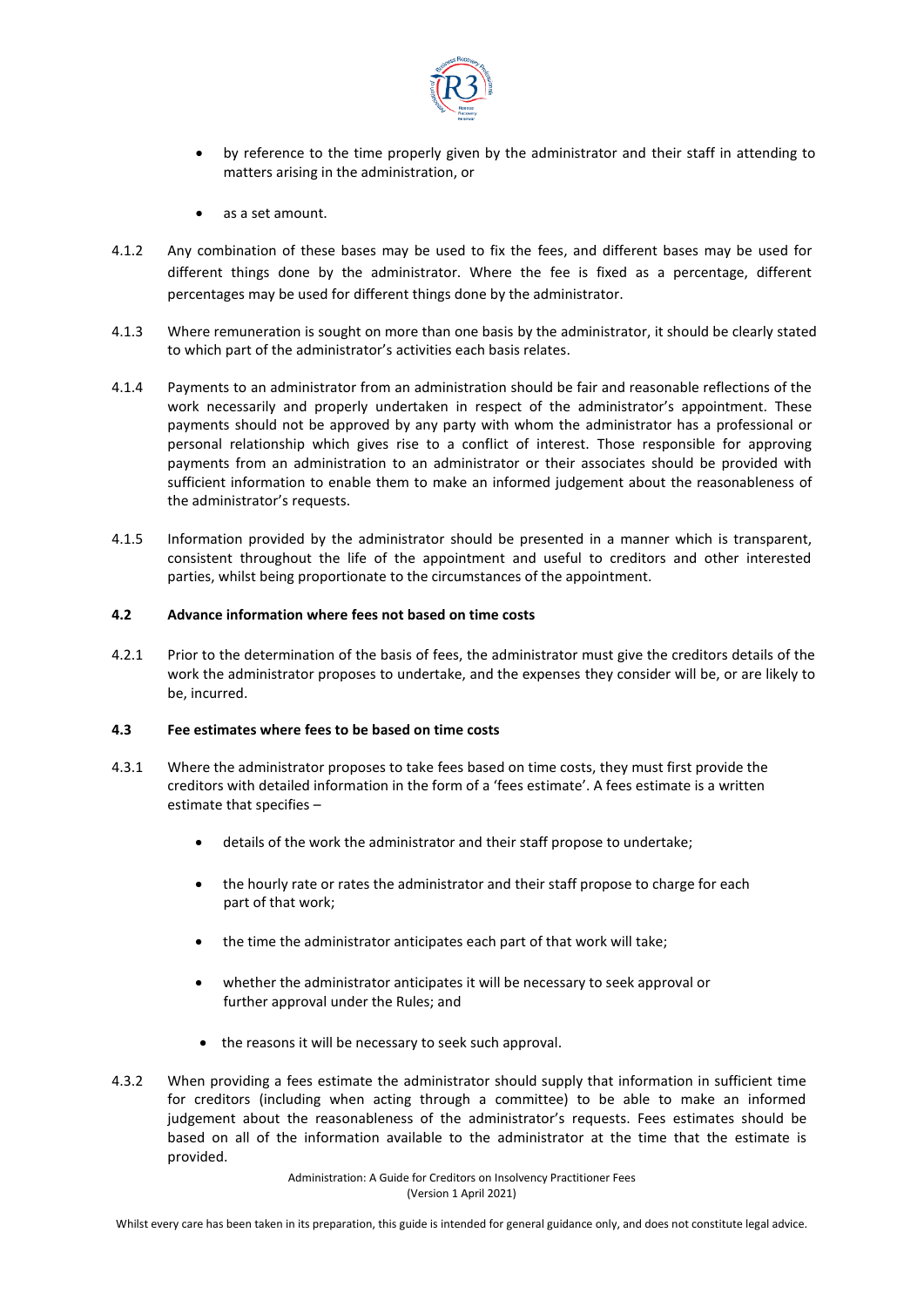

- 4.3.3 In addition, the administrator must give the creditors details of the expenses they considers will be, or are likely to be, incurred.
- 4.3.4 The fees estimate and details of expenses may include fees anticipated to be charged and expenses anticipated to be incurred if the administrator becomes the liquidator where the administration moves into winding up.

# **4.4 Who fixes the fees?**

- 4.4.1 It is for the creditors' committee (if there is one) to determine on which bases, or combination of bases, the fee is to be fixed. Where it is fixed as a percentage, it is for the committee to determine the percentage or percentages to be applied, and where it is a set amount, to determine that amount. Rule 18.16(9) says that in arriving at its decision the committee shall have regard to the following matters:
	- the complexity (or otherwise) of the case;
	- any responsibility of an exceptional kind or degree which falls on the administrator;
	- the effectiveness with which the administrator appears to be carrying out, or to have carried out, their duties;
	- the value and nature of the property with which the administrator has to deal.
- 4.4.2 If there is no creditors' committee, or the committee does not make the requisite determination, the administrator's fee may be fixed by a decision of the creditors by a decision procedure having regard to the same matters as apply in the case of the committee. If the fee is not fixed in any of these ways, it will be fixed by the court on application by the administrator, but the administrator may not make such an application unless they have first tried to get their fees fixed by the committee or creditors as described above, and in any case not later than 18 months after their appointment.
- 4.4.3 There are special rules about creditors' decisions in cases where the administrator has stated in their proposals that the company has insufficient property to enable a distribution to be made to unsecured creditors except out of the prescribed part which may have to be set aside out of floating charge assets.
- 4.4.4 In this case, if there is no creditors' committee, or the committee does not make the requisite determination, the basis of the administrator's fees may be fixed by –
	- the consent of each of the secured creditors of the company; or
	- if the administrator has made or intends to make a distribution to preferential creditors –
		- the consent of each of the secured creditors of the company; and
		- a decision of the preferential creditors in a decision procedure.

# **4.5 Review of fees**

4.5.1 Where there has been a material and substantial change in circumstances since the basis of the administrator's fee was fixed, the administrator may request that it be changed. The request must be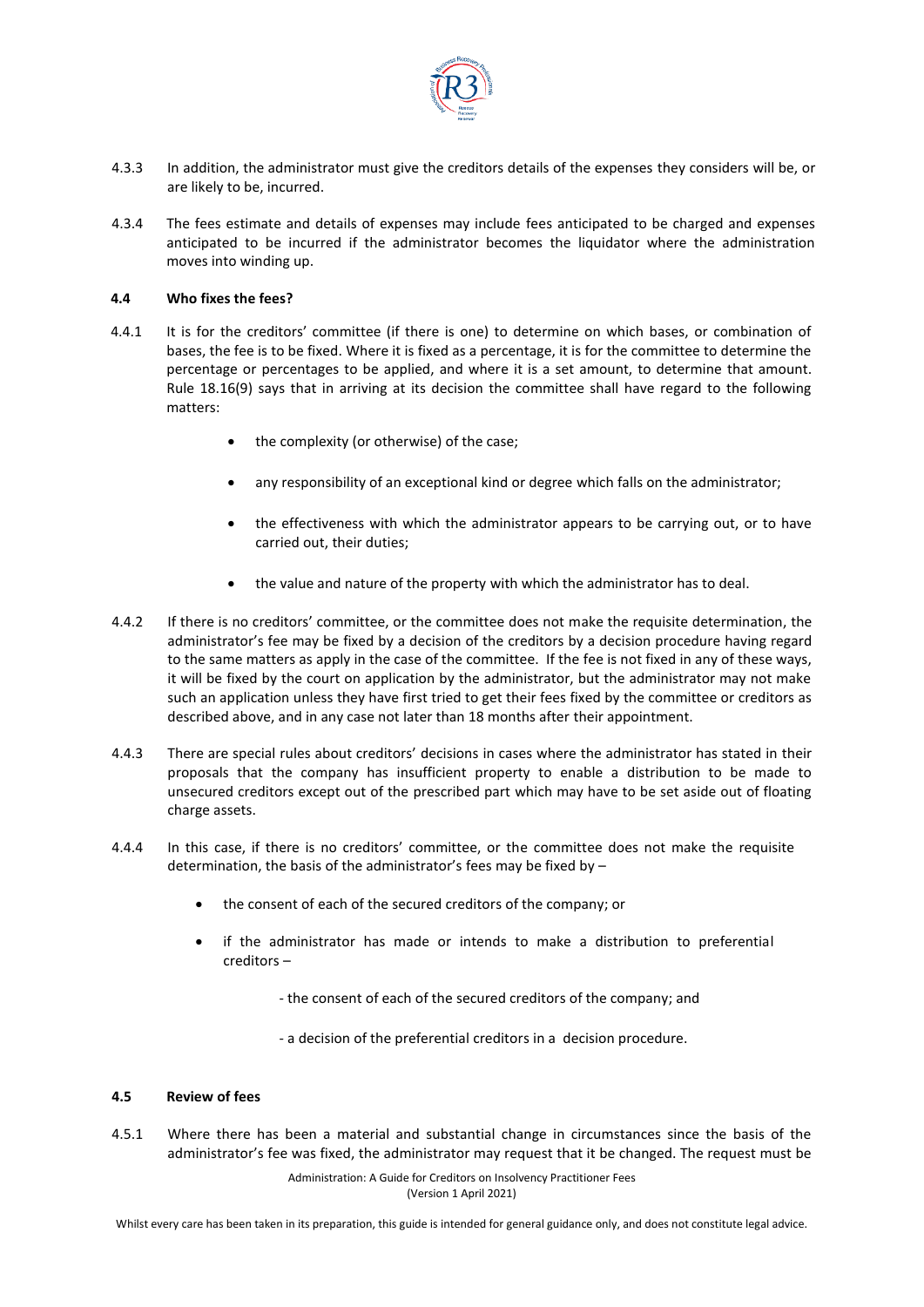

made to the same body as initially approved the fees, and the same rules apply as to the original approval.

# **5 Approval of pre-administration costs**

- 5.1 Sometimes the administrator may need to seek approval for the payment of costs in connection with preparatory work incurred before the company went into administration but which remain unpaid. Such costs may relate to work done either by the administrator or by another insolvency practitioner. Disclosure of such costs must be included in the administrator's proposals and should follow the principles and standards set out in section 6. Pre-administration costs are subject to approval under Rule [3.52.](https://www.legislation.gov.uk/uksi/2016/1024/article/3.52/made)
- 5.2 Where there is a creditors' committee, it is for the committee to determine whether, and to what extent, such costs should be approved for payment. If there is no committee or the committee does not make the necessary determination, or if it does but the administrator, or other insolvency practitioner who has incurred pre-administration costs, considers the amount agreed to be insufficient, approval may be given by a decision of the creditors. Where the circumstances described in paragraph 4.4.4 apply, the determination may be made by the same creditors as approve the administrator's fees.
- 5.3 The administrator must convene a meeting of the committee or seek a decision of the creditors by a decision procedure for the purposes of approving the payment of pre-administration costs if requested to do so by another insolvency practitioner who has incurred such costs. If there is no determination under these provisions, or if there is but the administrator or other insolvency practitioner considers the amount agreed to be insufficient, the administrator may apply to the court for a determination.

### **6 What information should be provided by the administrator?**

### **6.1 General principles**

- 6.1.1 The administrator should provide those responsible for approving the fees with sufficient information to enable them to make an informed judgement about the reasonableness of the administrator's request. The information should be presented in a manner which is transparent, consistent throughout the life of the case and useful to creditors, while being proportionate to the circumstances of the case.
- 6.1.2 The administrator should provide an indication of the likely return to creditors when seeking approval for the basis of their remuneration.
- 6.1.3 The administrator should disclose:
	- a) all payments arising from the insolvency appointment to the administrator or their associates;
	- b) the form and nature of any professional or personal relationships between the administrator and their associates.
- 6.1.4 The administrator should inform creditors and other interested parties of their rights under insolvency legislation, and should advise them how they may access suitable information setting out their rights within the first communication with them and in each subsequent report.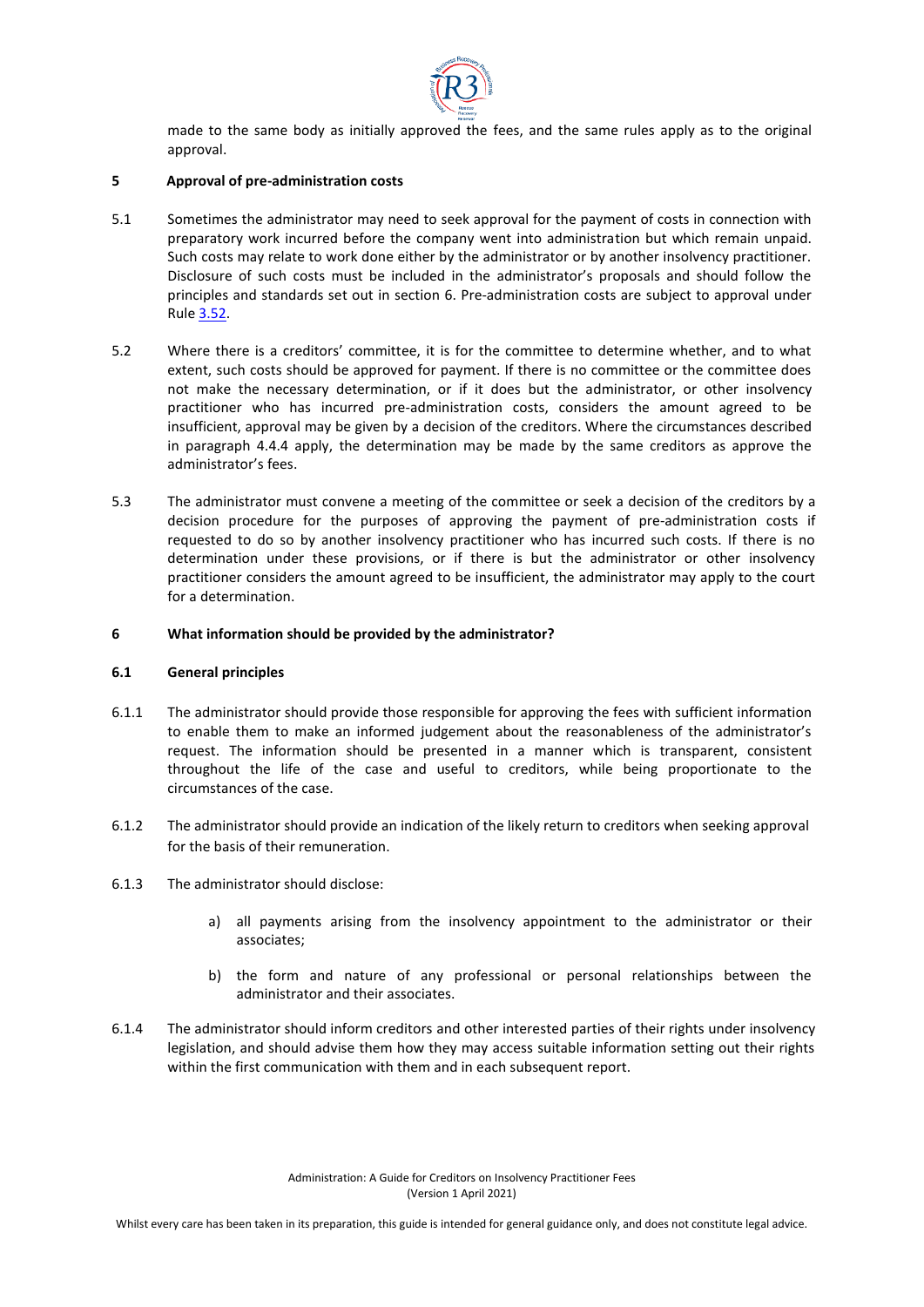

6.1.5 Where the administrator sub-contracts work that could otherwise be carried out by the administrator or their staff, this should be drawn to the attention of creditors and other interested parties with an explanation of why it is being done, what is being done, and how much it will cost.

### **6.2 Key issues**

- 6.2.1 The key issues of concern to those with a financial interest in the level of payments from the insolvency estate will commonly be:
	- the work the administrator anticipates will be done, and why that work is necessary;
	- the anticipated payment for that work;
	- whether it is anticipated that the work will provide a financial benefit to creditors, and if so what anticipated benefit (or if the work provided no direct financial benefit, but was required by statute);
	- the work actually done and why that work was necessary;
	- the actual payment for the work, as against any estimate provided;
	- whether the work has provided a financial benefit to creditors, and if so what benefit (or if the work provided no direct financial benefit, but was required by statute).
- 6.2.2 When providing information about payments from the administration, the administrator should do so in a way which clearly explains the key issues. Narrative explanations should be provided to support any numerical information supplied. Such an approach allows creditors and other interested parties to better recognise the nature of an administrator's role and the work they intend to undertake, or have undertaken, in accordance with the key issues.
- 6.2.3 When approval for a set fee or a percentage basis is sought, the administrator should explain why the basis requested is expected to produce a fair and reasonable reflection of the work that the administrator anticipates will be undertaken. Where a set amount or a percentage basis is being used, an explanation should be provided of the direct costs included. The administrator should not seek to separately recover sums already included in a set amount or percentage basis fee and should be transparent in presenting any information.

# **6.3 Fees estimates**

- 6.3.1 When providing a fees estimate of time to be spent, creditors and other interested parties may find a blended rate (or rates) and total hours anticipated to be spent on each part of the anticipated work more easily understandable and comparable than detail covering each grade or person working on the appointment. The estimate should also clearly describe what activities are anticipated to be conducted in respect of the estimated fee.
- 6.3.2 The information provided in the fees estimate may not be presented on the basis of alternative scenarios or provide a range of estimated charges. However for other payments that the administrator anticipates will be, or are likely to be, made, it is acceptable to provide a range or repeat a range quoted by a third party, for example legal costs in litigation in any expense estimates.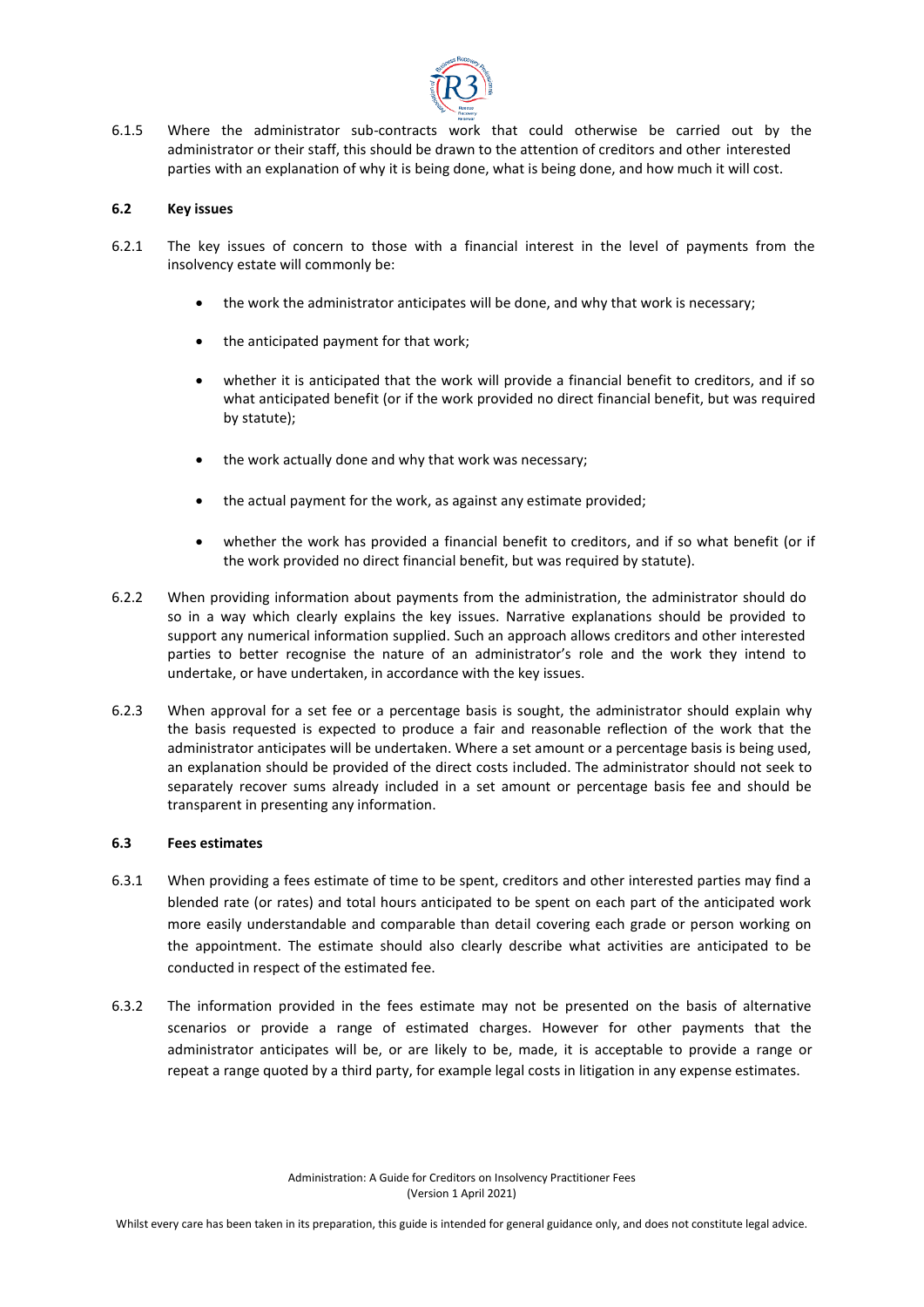

### **6.4 Expenses**

- 6.4.1 Expenses are any payments from the administration which are neither an administrator's remuneration nor a distribution to a creditor or a member. Expenses also include disbursements. Disbursements are payments which are first met by the administrator, and then reimbursed to the administrator from the administration.
- 6.4.2 Expenses are divided into those that do not need approval before they are charged to the administration (category 1) and those that do (category 2).
	- Category 1 expenses: These are payments to persons providing the service to which the expense relates who are not an associate of the administrator. Category 1 expenses can be paid without prior approval.
	- Category 2 expenses: These are payments to associates or which have an element of shared costs. Before being paid, category 2 expenses require approval in the same manner as an administrator's remuneration. Category 2 expenses require approval whether paid directly from the estate or as a disbursement.
- 6.4.3 When seeking approval of category 2 expenses, the administrator should explain, for each expense, the basis on which the expense is being charged to the administration. If the administrator has obtained approval for the basis of category 2 expenses, that basis may continue to be used in a sequential appointment where further approval of the basis of remuneration is not required, or where the administrator is replaced.
- 6.4.4 Any shared or allocated payments incurred by the administrator or their firm are to be treated as category 2 expenses and approval sought before payment.
- 6.4.5 The following are not permissible as either remuneration or an expense:
	- a) an expense or any other charge calculated as a percentage of remuneration;
	- b) an administration fee or charge additional to an administrator's remuneration;
	- c) the recovery of any overheads other than those absorbed in the charge out rates.

#### **7. Exceeding the amount set out in the fees estimate**

- 7.1 Fees cannot be drawn in excess of the total amount set out in the fees estimate without approval, which must be made to:
	- the creditors' committee, where the committee fixed the basis;
	- the creditors or class of creditors, where the creditors fixed the basis;
	- the court, where the court fixed the basis.
- 7.2 The above will apply in most circumstances, however, if there is a change in circumstance and there are (or are likely to be) sufficient realisations that enable a distribution to unsecured creditors (the prescribed part no longer applying), then approval is to be sought from the creditors' committee. If there is no committee, then approval is to be sought from creditors by decision procedure.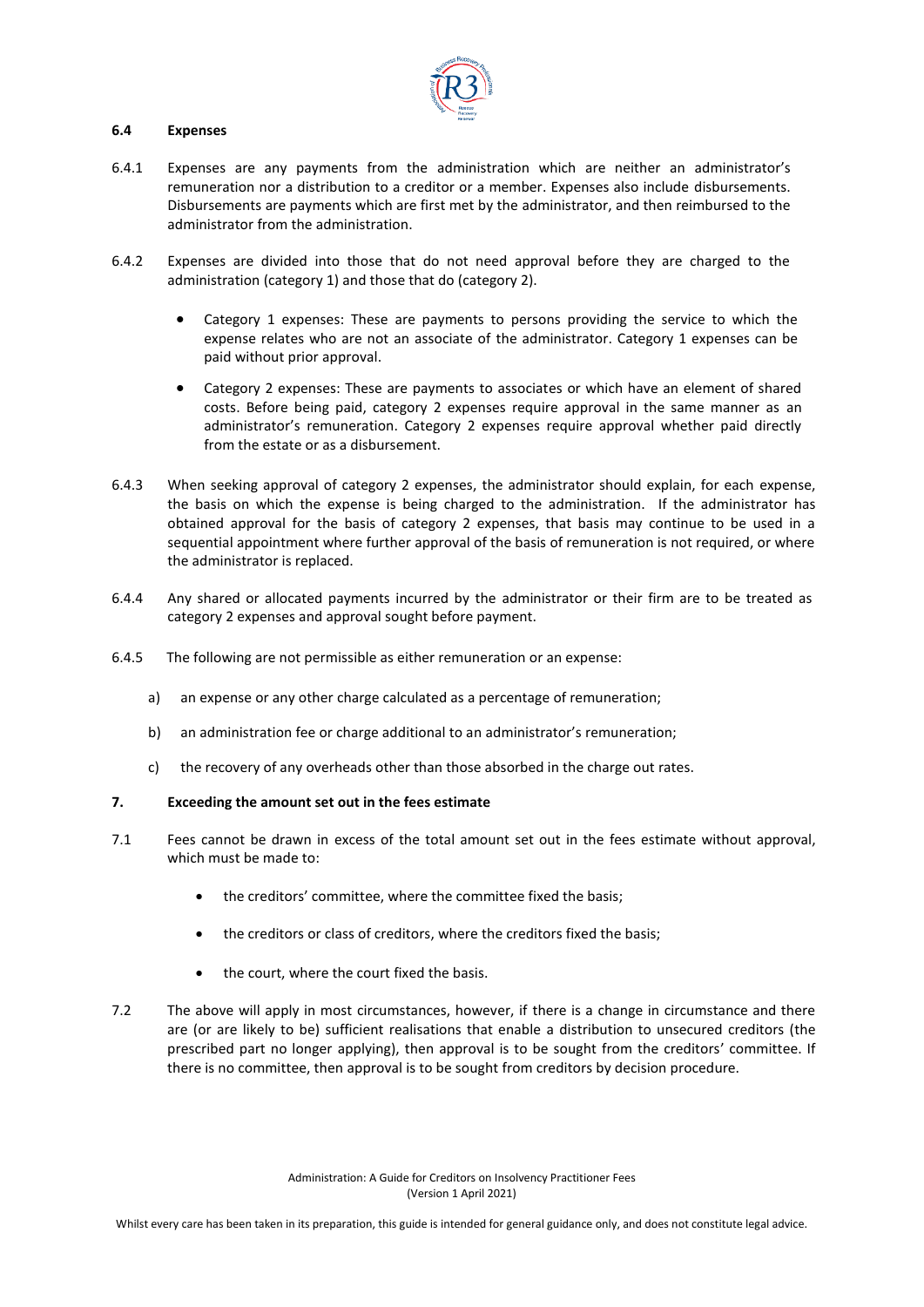

- 7.3 The request for approval must specify
	- the reason why the administrator has exceeded, or is likely to exceed, the fees estimate;
	- the additional work the administrator has undertaken or proposes to undertake;
	- the hourly rate or rates the administrator proposes to charge for each part of that additional work;
	- the time that additional work has taken or the administrator anticipates that work will take;
	- whether the administrator anticipates that it will be necessary to seek further approval; and
	- the reasons it will be necessary to seek further approval.

### **8. Progress reports and requests for further information**

- 8.1 The administrator is required to send a progress report to creditors at 6-monthly intervals. In addition to the items discussed above, the report must include:
	- details of the basis fixed for the fees of the administrator (or if not fixed at the date of the report, the steps taken during the period of the report to fix it);
	- if the basis has been fixed, the fee charged during the period of the report, irrespective of whether it was actually paid during that period (except where it is fixed as a set amount, in which case it may be shown as that amount without any apportionment for the period of the report);
	- if the report is the first to be made after the basis has been fixed, the fees charged during the periods covered by the previous reports, together with a description of the things done during those periods, irrespective of whether payment was actually made during the period of the report;
	- if fees have been fixed on a time costs basis, the actual hours and average rate (or rates) of the costs charged for each part of the work;
	- a statement of the expenses incurred by the administrator during the period of the report, irrespective of whether payment was actually made during that period;
	- details of progress during the period of the report, including a summary of the receipts and payments during the period;
	- details of what remains to be done;
	- where appropriate, a statement setting out whether, at the date of the report–
		- o the fees expected to be charged is likely to exceed the fees estimate or any approval given for remuneration exceeding the estimate;
		- o the expenses incurred or expected to be incurred are likely to exceed, or have exceeded, the details given to the creditors prior to the determination of the basis of the fees; and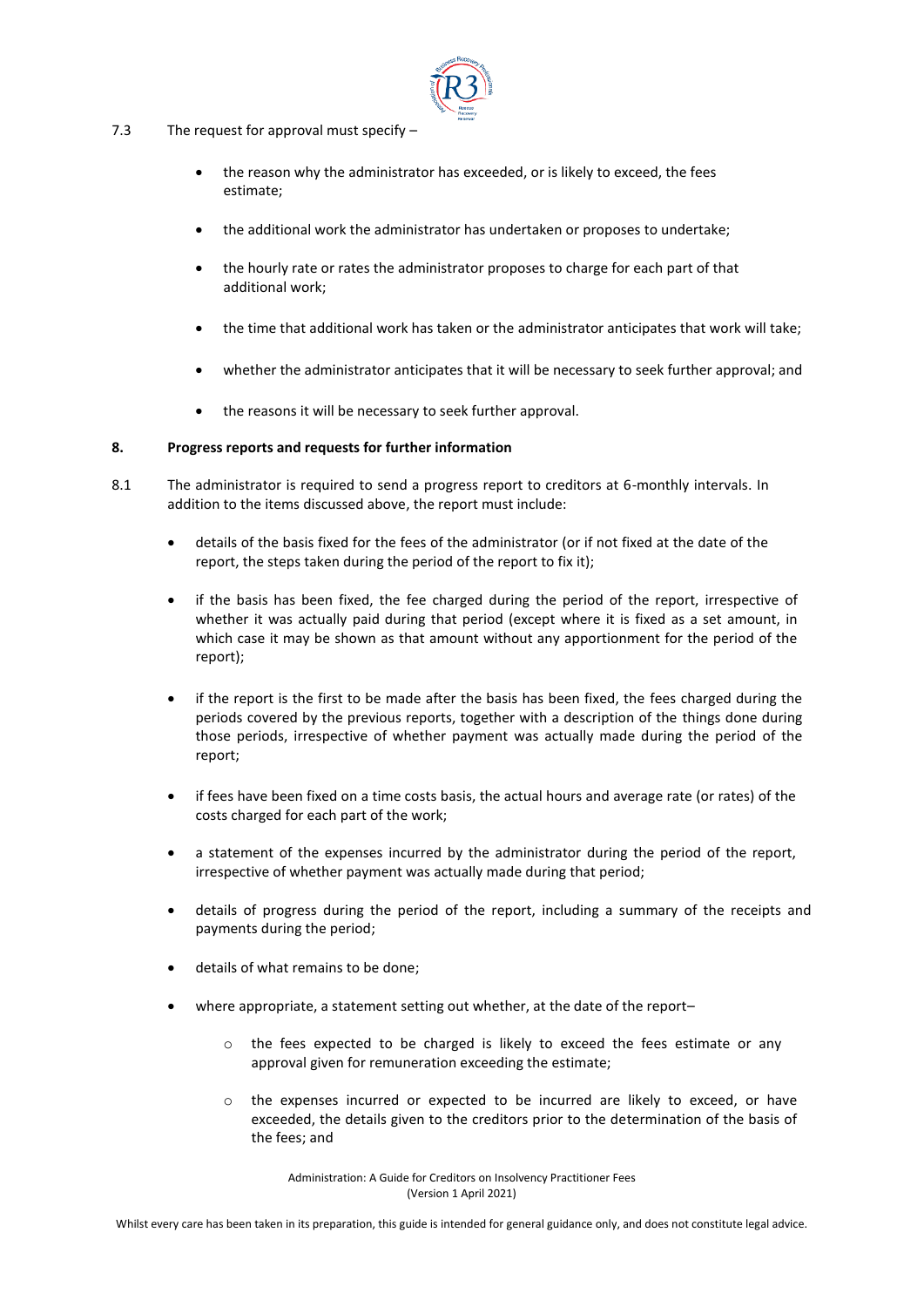

- o the reason for that excess.
- the date of approval of any pre-administration costs and the amount approved;
- a statement of the creditors' rights to request further information, as explained in paragraph 8.2, and their right to challenge the administrator's fees and expenses.
- 8.2 Within 21 days of receipt of a progress report, a creditor may request the administrator to provide further information about the fees and expenses (other than pre-administration costs) set out in the report. A request must be in writing and may be made either by a secured creditor, or by an unsecured creditor with the concurrence of at least 5% in value of unsecured creditors (including themselves) or the permission of the court.
- 8.3 The administrator must provide the requested information within 14 days, unless they consider that:
	- the time and cost involved in preparing the information would be excessive, or
	- disclosure would be prejudicial to the conduct of the administration or might be expected to lead to violence against any person, or
	- the administrator is subject to an obligation of confidentiality in relation to the information requested,

in which case the administrator must give the reasons for not providing some or all of the information.

8.4 Any creditor may apply to the court within 21 days of the administrator's refusal to provide the requested information, or the expiry of the 14 days' time limit for the provision of the information.

# **9. Provision of information – additional requirements**

- 9.1 The administrator must provide certain information about time spent on a case, free of charge, upon request by any creditor, director or shareholder of the company.
- 9.2 The information which must be provided is
	- the total number of hours spent on the case by the administrator or staff assigned to the case;
	- for each grade of staff, the average hourly rate at which they are charged out;
	- the number of hours spent by each grade of staff in the relevant period.
- 9.3 The period for which the information must be provided is the period from appointment to the end of the most recent period of six months reckoned from the date of the administrator's appointment, or where they have vacated office, the date that they vacated office.
- 9.4 The information must be provided within 28 days of receipt of the request by the administrator and requests must be made within two years from vacation of office.
- 9.5 Requests for additional information about payments should be viewed upon their individual merits and treated by the administrator in a fair and reasonable way. The provision of additional information should be proportionate to the circumstances of the appointment.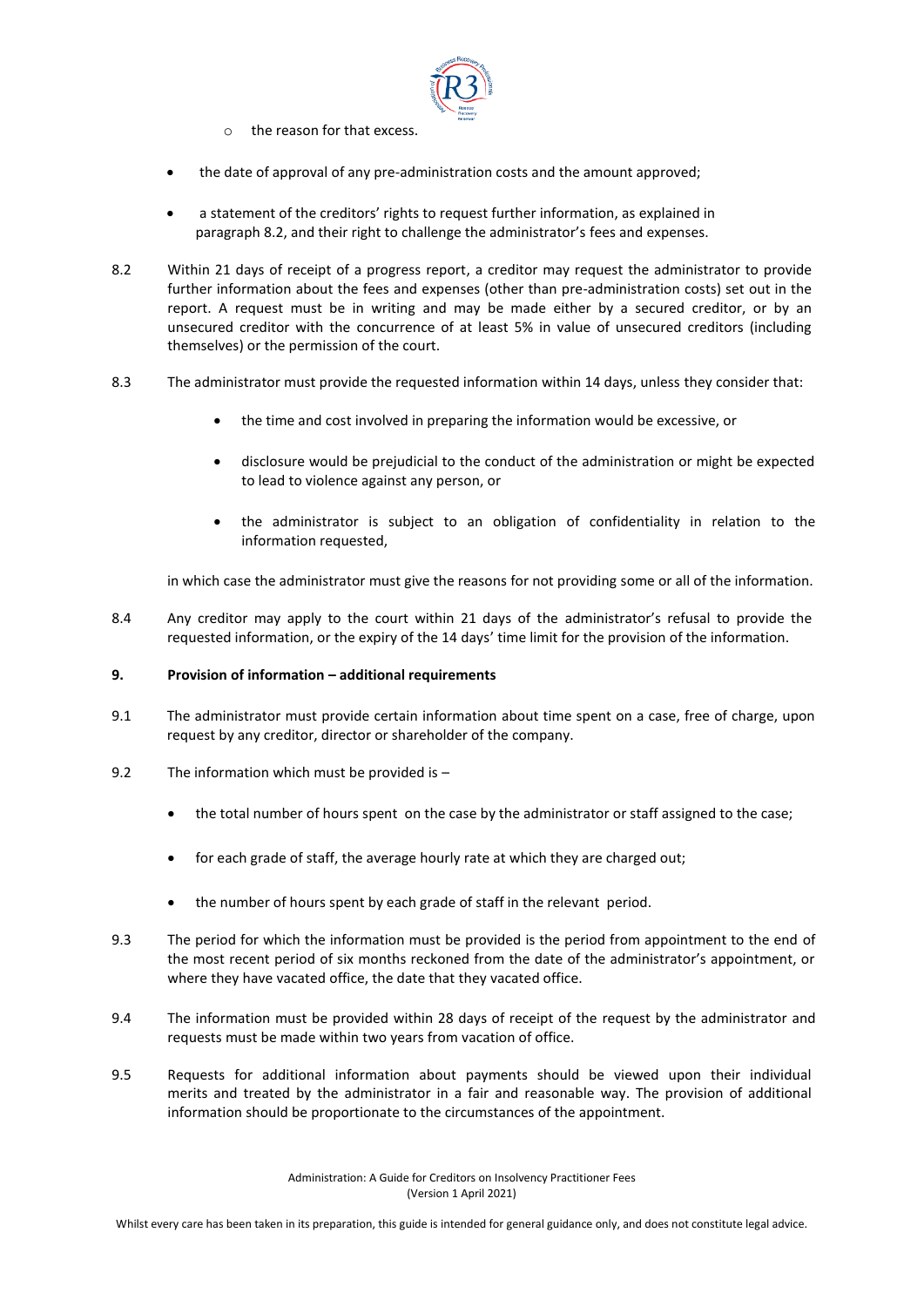

# **10 What if a creditor is dissatisfied?**

- 10.1 If a creditor believes that the administrator's fees are excessive, the basis is inappropriate, or the expenses incurred by the administrator are in all the circumstances excessive, the creditor may, provided certain conditions are met, apply to the court.
- 10.2 Application may be made to the court by any secured creditor, or by any unsecured creditor provided at least 10 per cent in value of unsecured creditors (including themselves) agree, or they have the permission of the court. Any such application must be made within 8 weeks of the applicant receiving the administrator's progress or final report in which the charging of the fee or incurring of the expenses in question is first reported (see paragraph 8.1 above). If the court does not dismiss the application (which it may if it considers that insufficient cause is shown) the applicant must give the administrator a copy of the application and supporting evidence at least 14 days before the hearing.
- 10.3 If the court considers the application well founded, it may order that the fees be reduced, the basis be changed, or the expenses be disallowed or repaid. Unless the court orders otherwise, the costs of the application must be paid by the applicant and not as an expense of the administration.

# **11 What if the administrator is dissatisfied?**

11.1 If the administrator considers that the fee fixed by the creditors' committee is insufficient or that the basis used to fix it is inappropriate they may request that the amount or rate be increased, or the basis changed, by decision of the creditors. If the administrator considers that the fee fixed by the committee or the creditors is insufficient or that the basis used to fix it is inappropriate, they may apply to the court for the amount or rate to be increased or the basis changed. If the administrator decides to apply to the court, they must give at least 14 days' notice to the members of the creditors' committee and the committee may nominate one or more of its members to appear or be represented on the application. If there is no committee, the administrator's notice of application must be sent to such of the company's creditors as the court may direct, and they may nominate one or more of their number to appear or be represented. The court may order the costs to be paid as an expense of the administration.

# **12 Other matters relating to fees**

- 12.1 Where there are joint administrators, it is for them to agree between themselves how the fee payable should be apportioned. Any dispute arising between them may be referred to the court, the creditors' committee or a decision of creditors.
- 12.2 If a new administrator is appointed in place of another, any decision, determination, resolution or court order which was in effect immediately before the replacement continues to have effect in relation to the remuneration of the new administrator until a further decision, determination, resolution or court order is made.
- 12.3 Where the basis of the fee is a set amount, and the administrator ceases to act before the time has elapsed or the work has been completed for which the amount was set, application may be made for a determination of the amount that should be paid to the outgoing administrator. The application must be made to the same body as approved the fees. Where the outgoing administrator and the incoming administrator are from the same firm, they will usually agree the apportionment between them.
- 12.4 Where realisations are sufficient for creditors to be paid in full with interest, the creditors will not have the principal financial interest in the level of payments from the estate. Once this has been established by the administrator, they should provide the beneficiaries of the anticipated surplus, on request, with information in accordance with the principles and standards set out above.